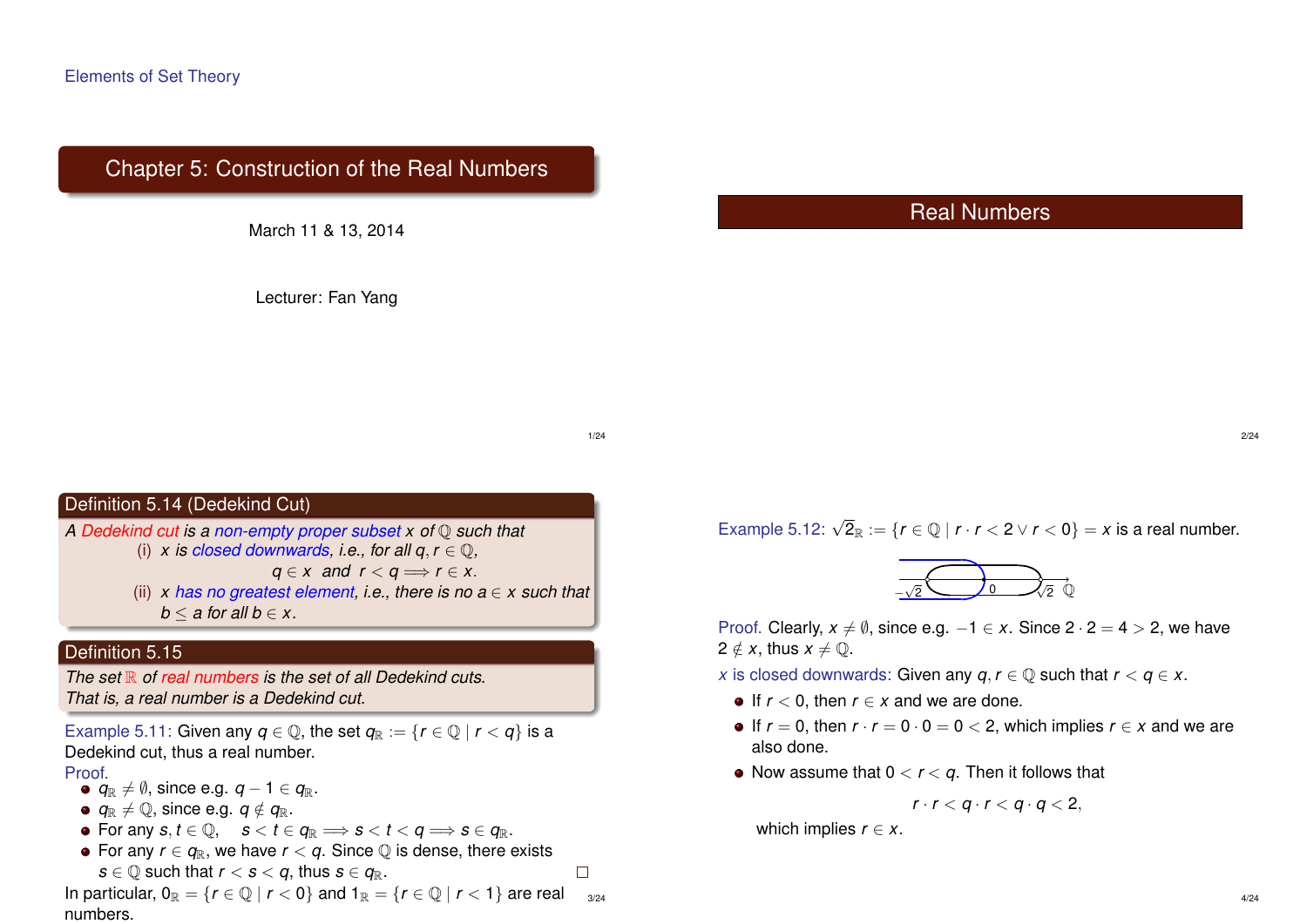*x* has no greatest element: Given any  $r \in x$ , we need to find a  $q \in x$ such that  $r < q$ .

- If  $r < 0$ , then let  $q = 0$ . Clearly  $r < q$ . Moreover, since  $q \cdot q = 0 < 2$ , we have  $q \in X$ .
- If  $r \ge 0$ , then let  $q = \frac{2r+2}{r+2} = (2r+2)(r+2)^{-1} \in \mathbb{Q}$ . We have that

$$
r<\frac{2r+2}{r+2}\iff r(r+2)<2r+2\iff r\cdot r<2.
$$

Moreover,

$$
q \in x \Longleftarrow q \cdot q < 2 \iff \left(\frac{2r+2}{r+2}\right)^2 < 2
$$
\n
$$
\iff (2r+2)^2 < 2(r+2)^2
$$
\n
$$
\iff 4r^2 + 8r + 4 < 2r^2 + 8r + 8
$$
\n
$$
\iff 2r^2 < 4
$$
\n
$$
\iff r^2 < 2.
$$

Hence, since  $r \cdot r < 2$ , we obtain  $r < q \in x$ .

$$
\square
$$
  
5/24

Example 5.14:  $1_{\mathbb{R}} <_{\mathbb{R}}$ √  $2_\mathbb{R}$  .

Proof. We need to show that

$$
\{r\in\mathbb{Q}\mid r<1\}\subset\{r\in\mathbb{Q}\mid r\cdot r<2\vee r<0\}.
$$

Since 1  $\in$ √ 2 $_{\mathbb{R}},$  but 1  $\notin$  1 $_{\mathbb{R}},$  we have 1 $_{\mathbb{R}}$   $\neq$ √  $2_{\mathbb{R}}$  . For any  $r \in 1_{\mathbb{R}}$ , we have  $r < 1$ .

• If *r* ≤ 0, then obviously *r* ∈ √  $2_\mathbb{R}$  .

• If 
$$
r > 0
$$
, then  $r < 1 \implies r \cdot r < r < 1 < 2$ , thus  $r \in \sqrt{2}_{\mathbb{R}}$ .

Definition 5.16

*Define an ordering*  $\lt_{\mathbb{R}}$  *on*  $\mathbb{R}$  *as:*  $x \lt_{\mathbb{R}} y$  *iff*  $x \subset y$ .

$$
\overrightarrow{\hphantom{I}}\xrightarrow{\hphantom{I}}\overrightarrow{\hphantom{I}}\xrightarrow{\hphantom{I}}\overrightarrow{\hphantom{I}}\xrightarrow{\hphantom{I}}\overrightarrow{\hphantom{I}}\xrightarrow{\hphantom{I}}\overrightarrow{\hphantom{I}}\xrightarrow{\hphantom{I}}\overrightarrow{\hphantom{I}}\xrightarrow{\hphantom{I}}\overrightarrow{\hphantom{I}}\xrightarrow{\hphantom{I}}\overrightarrow{\hphantom{I}}\xrightarrow{\hphantom{I}}\xrightarrow{\hphantom{I}}\overrightarrow{\hphantom{I}}\xrightarrow{\hphantom{I}}\xrightarrow{\hphantom{I}}\xrightarrow{\hphantom{I}}\xrightarrow{\hphantom{I}}\xrightarrow{\hphantom{I}}\xrightarrow{\hphantom{I}}\xrightarrow{\hphantom{I}}\xrightarrow{\hphantom{I}}\xrightarrow{\hphantom{I}}\xrightarrow{\hphantom{I}}\xrightarrow{\hphantom{I}}\xrightarrow{\hphantom{I}}\xrightarrow{\hphantom{I}}\xrightarrow{\hphantom{I}}\xrightarrow{\hphantom{I}}\xrightarrow{\hphantom{I}}\xrightarrow{\hphantom{I}}\xrightarrow{\hphantom{I}}\xrightarrow{\hphantom{I}}\xrightarrow{\hphantom{I}}\xrightarrow{\hphantom{I}}\xrightarrow{\hphantom{I}}\xrightarrow{\hphantom{I}}\xrightarrow{\hphantom{I}}\xrightarrow{\hphantom{I}}\xrightarrow{\hphantom{I}}\xrightarrow{\hphantom{I}}\xrightarrow{\hphantom{I}}\xrightarrow{\hphantom{I}}\xrightarrow{\hphantom{I}}\xrightarrow{\hphantom{I}}\xrightarrow{\hphantom{I}}\xrightarrow{\hphantom{I}}\xrightarrow{\hphantom{I}}\xrightarrow{\hphantom{I}}\xrightarrow{\hphantom{I}}\xrightarrow{\hphantom{I}}\xrightarrow{\hphantom{I}}\xrightarrow{\hphantom{I}}\xrightarrow{\hphantom{I}}\xrightarrow{\hphantom{I}}\xrightarrow{\hphantom{I}}\xrightarrow{\hphantom{I}}\xrightarrow{\hphantom{I}}\xrightarrow{\hphantom{I}}\xrightarrow{\hphantom{I}}\xrightarrow{\hphantom{I}}\xrightarrow{\hphantom{I}}\xrightarrow{\hphantom{I}}\xrightarrow{\hphantom{I}}\xrightarrow{\hphantom{I}}\xrightarrow{\hphantom{I}}\xrightarrow{\hphantom{I}}\xrightarrow{\hphantom{I}}\xrightarrow{\hphantom{I}}\xrightarrow{\hphantom{I}}\xrightarrow{\hphantom{I}}\xrightarrow{\hphantom{I}}
$$

Define  $x \leq_R y$  iff  $x \leq_R y$  or  $x = y$ .

Example 5.13:

- $\bullet$  0<sub>R</sub>  $\lt_{\mathbb{R}}$  1<sub>R</sub>, since  $\{r \in \mathbb{Q} \mid r < 0\} \subset \{r \in \mathbb{Q} \mid r < 1\}.$
- $\bullet$  If *p*, *q* are two rationals with  $p < q$ , then  $p_{\mathbb{R}} <_{\mathbb{R}} q_{\mathbb{R}}$ . Proof. We need to show that

$$
\{r\in\mathbb{Q}\mid r
$$

Clearly, "⊆" holds. To see  $p_{\mathbb{R}} \neq q_{\mathbb{R}}$ , observe that there exists  $s \in \mathbb{Q}$ such that  $p < s < q$ , as  $Q$  is dense with respect to  $\lt$ . It follows that  $s \notin p_{\mathbb{R}}$  and  $s \in q_{\mathbb{R}}$ , thereby  $p_{\mathbb{R}} \neq q_{\mathbb{R}}$ .  $\Box$ 

6/24

### Definition 5.17

*Let* < *be a linear ordering on a set A, and B a subset of A. An element a* ∈ *A is said to be an upper bound of B in A iff*

*b*  $\le$  *a* for all *b*  $\in$  *B*.

*The set B is said to be bounded (above) in A iff there exits some upper bound of B.*

*An element*  $a \in A$  *is said to be a lower bound of B in A iff* 

 $a < b$  for all  $b \in B$ .

Note: An upper bound of *B* does not have to be an element of *B*. Similarly for lower bounds.

Example 5.15: Let  $B = 1_R = \{r \in \mathbb{O} \mid r < 1\}$ . Consider the linear ordering < on Q. The rational numbers 1, 2, 1.5 are upper bounds of *B* in  $\mathbb{O}$ . The set *B* does not have a lower bound in  $\mathbb{O}$  (as it is closed downwards).

Example 5.16: If *B* has a greatest element *x*, then *x* is an upper bound of *B*. Similarly, a least element of *B* is a lower bound of *B*.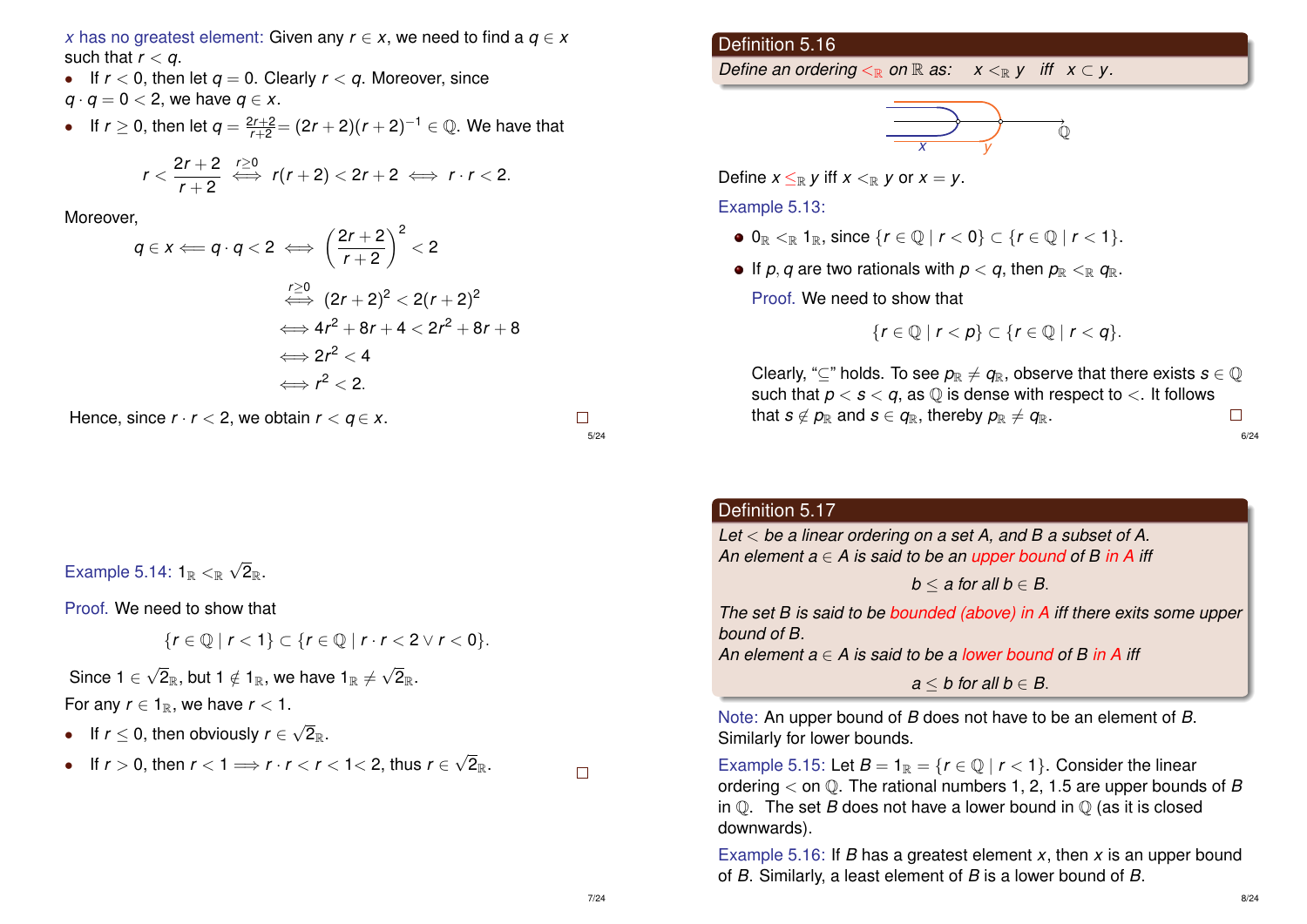Example 5.17: Every Dedekind cut *x* is bounded above in Q.



Proof. Let *x* be a Dedekind cut. Since  $x \subseteq \mathbb{O}$ , there is  $a \in \mathbb{O}$  such that  $q \notin X$ . Claim: *q* is an upper bound of *x*.

Indeed, for any  $r \in x$ , if  $r \nleq q$ , i.e.,  $q \lt r$ , then  $q \in x$ , as x is closed downwards. A contradiction.  $\Box$ 

## Fact 5.18

*Let x be a Dedekind cut, and q* ∈ Q*. Then q is an upper bound of x in*  $\bigcirc$  *iff q*  $\notin$  *x.* 

Proof. "←": Follows from the proof of Example 5.17.

" $\implies$ ": Let *q* be an upper bound of *x* in  $\mathbb{O}$ . If  $q \in X$ , then *q* is a greatest element of *x*, which contradicts *x* being a Dedekind cut.  $\Box$ 

9/24

#### Theorem 5RA

*The relation*  $\leq_{\mathbb{R}}$  *is a linear ordering on*  $\mathbb{R}$ *.* 

Proof. As set inclusion is transitive, the relation  $\lt_{\mathbb{R}}$  is transitive. It remains to show that  $\lt_{\mathbb{R}}$  satisfies trichotomy on  $\mathbb{R}$ .

For any  $x, y \in \mathbb{R}$ , obviously *at most* one of the following alternatives

*x* ⊂ *y*, *x* = *y*, *y* ⊂ *x*

holds. We must show that at least one holds.

Suppose  $x \nsubseteq y$ . We show that  $y \subset x$ .

By assumption, there is a rational  $r \in x \setminus y$ . By the Fact 5.18, *r* is an upper bound of *y*, thus  $q < r$  for all  $q \in y$ , which gives  $q \in x$  as  $r \in x$ and *x* is downwards closed. Hence  $y \subset x$ .  $\Box$ 

#### Lemma 5.19

*For every*  $x \in \mathbb{R}$ *, there exists*  $y \in \mathbb{R}$  *such that*  $x \leq_{\mathbb{R}} y$ .



Proof. Since *x* is a Dedekind cut, there exists  $q \in \mathbb{O}$  such that *q* is an upper bound of *x*. The set

$$
y=(q+1)_{\mathbb{R}}=\{r\in\mathbb{Q}\mid r
$$

is a real number.

Claim:  $x \leq_{\mathbb{R}} v$ , i.e.,  $x \subseteq v$ .

Indeed,  $r \in x \Longrightarrow r \leq q \leq q+1 \Longrightarrow r \in y$ . Hence  $x \subseteq y$ .

To see that  $x \neq y$ , observe that  $q \in y$ , but  $q \notin x$  by Fact 5.18.

10/24

 $\Box$ 

Example 5.18: Let  $x, y \in \mathbb{R}$ .

*x* ∪ *y* is a real number.

Proof. Since  $\leq_{\mathbb{R}}$  on  $\mathbb R$  is a linear ordering, we have exactly one of the following holds

*x* ⊂ *y*, *x* = *y*, *y* ⊂ *x*.

If  $x \subset y$ , then  $x \cup y = y \in \mathbb{R}$ . If  $x = y$ , then  $x \cup y = x \in \mathbb{R}$ . If *y* ⊂ *x*, then *x* ∪ *y* = *x* ∈  $\mathbb{R}$ .  $\Box$ 

**•** *x* ∩ *y* is a real number.

Proof. Analogously, if  $x \subset y$ , then  $x \cap y = x \in \mathbb{R}$ . If  $x = y$ , then  $x \cap y = y \in \mathbb{R}$ . If  $y \subset x$ , then  $x \cap y = y \in \mathbb{R}$ .  $\Box$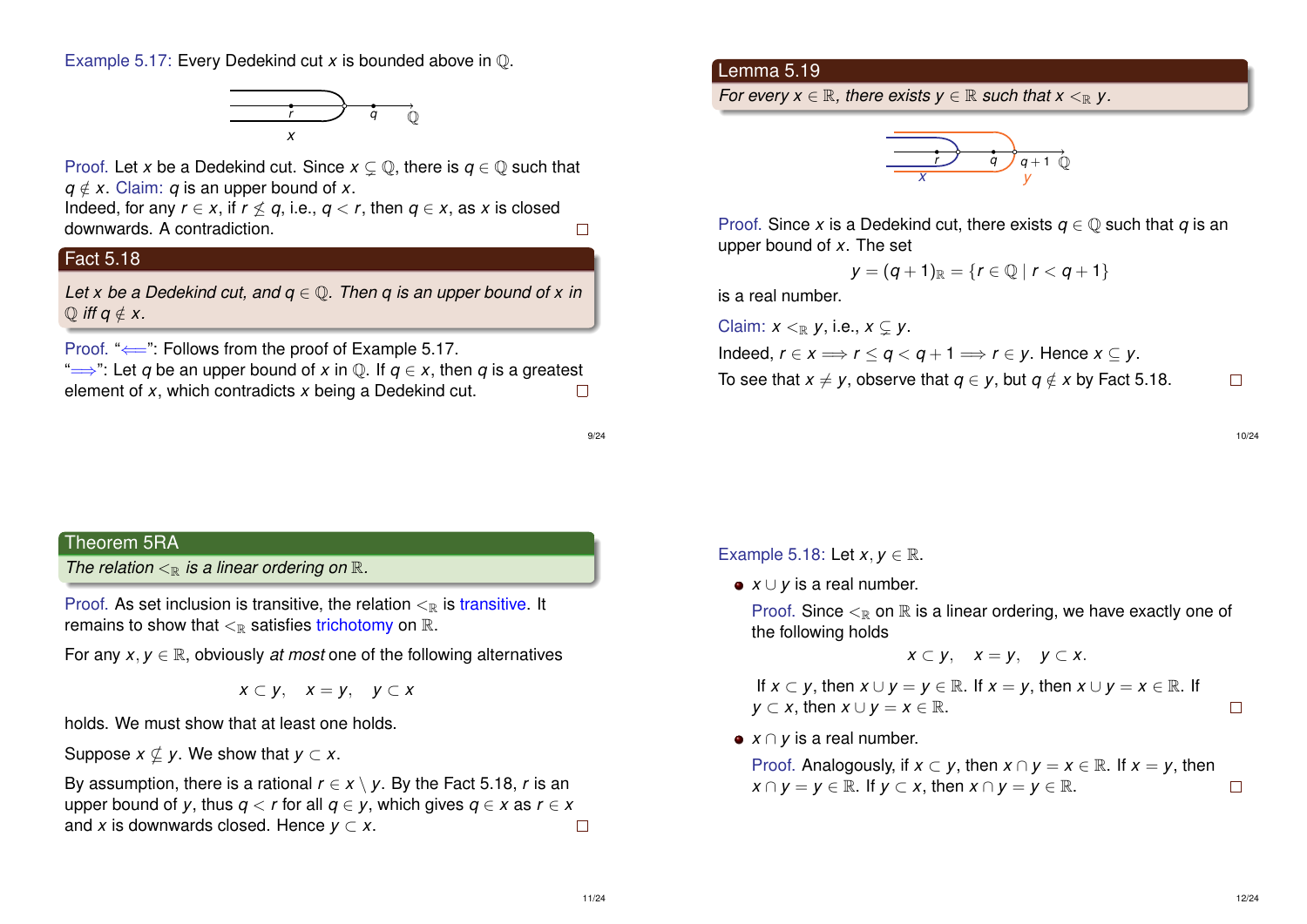#### Definition 5.20

*The least upper bound of B, or the supremum of B in a set A (denoted by* sup*B) is the upper bound of B in A that is less than any other upper bound.*

*The greatest lower bound of B, or the infimum of B in a set A (denoted by* inf*B) is the lower bound of B in A that is greater than any other lower bound.*

Example 5.19: Let *B* be a subset of *A*. If *B* has a greatest element *x*,

then sup  $B = x$  in A, as x is an upper bound of x and  $x < y$  for any other upper bound  $y \in A$ .

Similarly, if *B* has a least element *y*, then inf  $B = y$  in *A*.

Example 5.20: For an arbitrary  $q \in \mathbb{O}$ , consider the Dedekind cut

 $q_{\mathbb{R}} = \{r \in \mathbb{Q} \mid r < q\}$ . Then, in  $\mathbb{Q}$  we have sup  $q_{\mathbb{R}} = q$ .

Proof. Since  $q \notin q_{\mathbb{R}}$ , by Fact 5.18, *q* is an upper bound of  $q_{\mathbb{R}}$ . For any upper bound *p* of  $q_{\mathbb{R}}$ , again by Fact 5.18, we know that  $p \notin q_{\mathbb{R}}$ , i.e.,  $p \nless q$ , and thus  $p > q$ , as desired.  $\Box$ 

Example 5.21: Consider the set  $x = \mathbb{Q} \setminus q_{\mathbb{R}}$ . Then, in  $\mathbb Q$  we have inf  $x = q$ .

Proof. Clearly  $q \in X$  and  $q$  is the least element of  $x$ , thus inf  $x = q$ follows.

13/24

Example 5.22: Any non-empty finite subset of  $\mathbb R$  is bounded above and has a least upper bound in  $\mathbb{R}$ .

Proof. Let  $A = \{x_1, \ldots, x_n\}$  be a finite set of real numbers. Since  $\leq_{\mathbb{R}}$ (or  $\subset$ ) on  $\mathbb R$  is a linear ordering, we have that

$$
X_{i_1} \subset X_{i_2} \subset \cdots \subset X_{i_n},
$$

where  $i_1,\ldots,i_n\in\{1,\ldots,n\}.$  Clearly,  $x_{i_n}$  is the greatest element of  $A$ . It follows that *A* is bounded above and  $\sup A = x_i$ ,  $\in \mathbb{R}$ .  $\Box$ 

Remark: In fact,  $\bigcup A = x_1 \cup x_2 \cup \cdots \cup x_n = x_{i_n}$ , and  $\mathsf{max}\, \mathsf{A} = \mathsf{sup}\, \mathsf{A} = \bigcup \mathsf{A}.$ 

Example 5.23: The set  $x = \{r \in \mathbb{Q} \mid r^2 < 2\}$  is a bounded subset of  $\mathbb{Q}$ , but it has no least upper bound in  $\mathbb{Q}$ , as  $\sup x = \sqrt{2} \notin \mathbb{Q}$ .



#### Theorem 5RB

Any bounded non-empty subset of  $\mathbb R$  has a least upper bound in  $\mathbb R$ .

Proof. Let *A* be a bounded non-empty subset of R. We show that  $\bigcup A$ is the least upper bound of *A* in R.

By definition of union, we know that  $x \in A$  implies  $x \subseteq \bigcup A$ , thus  $\bigcup A$  is an upper bound of *A*. For any upper bound *z* of *A*,  $x \subseteq z$  for all  $x \in A$ , from which it follows that  $\bigcup A \subseteq z$ . Hence sup  $A = \bigcup A$ .

It remains to show that  $\bigcup A \in \mathbb{R}$ , i.e., to show that  $\bigcup A$  is a Dedekin cut. Since  $A \neq \emptyset$  and  $x \neq \emptyset$  for all  $x \in A$ ,  $\bigcup A \neq \emptyset$ . Moreover,  $\bigcup A \subsetneq \mathbb{Q}$  since  $\bigcup A \subseteq z \subsetneq \mathbb{Q}$ , where  $z \in \mathbb{R}$  is an upper bound of A.

 $\bigcup$  *A* is closed downwards: For any  $q \in \bigcup A$  and  $r < q$ , there exists  $x \in A$  such that  $r < a \in x$ . Since *x* is closed downwards, we derive *r*  $\in$  *x*, thereby *r*  $\in \bigcup A$ .

UA has no greatest element: Assume that UA has a greatest element *a*. As *a* ∈ ∪ *A*, there exists *x* ∈ *A* such that *a* ∈ *x*. For any *b* ∈ *x*, we have that *b* ∈ S *A*, thus *b* ≤ *a*. But this means that *a* is also a greatest element of *x*, contradicting *x* being a Dedekind cut.  $\Box$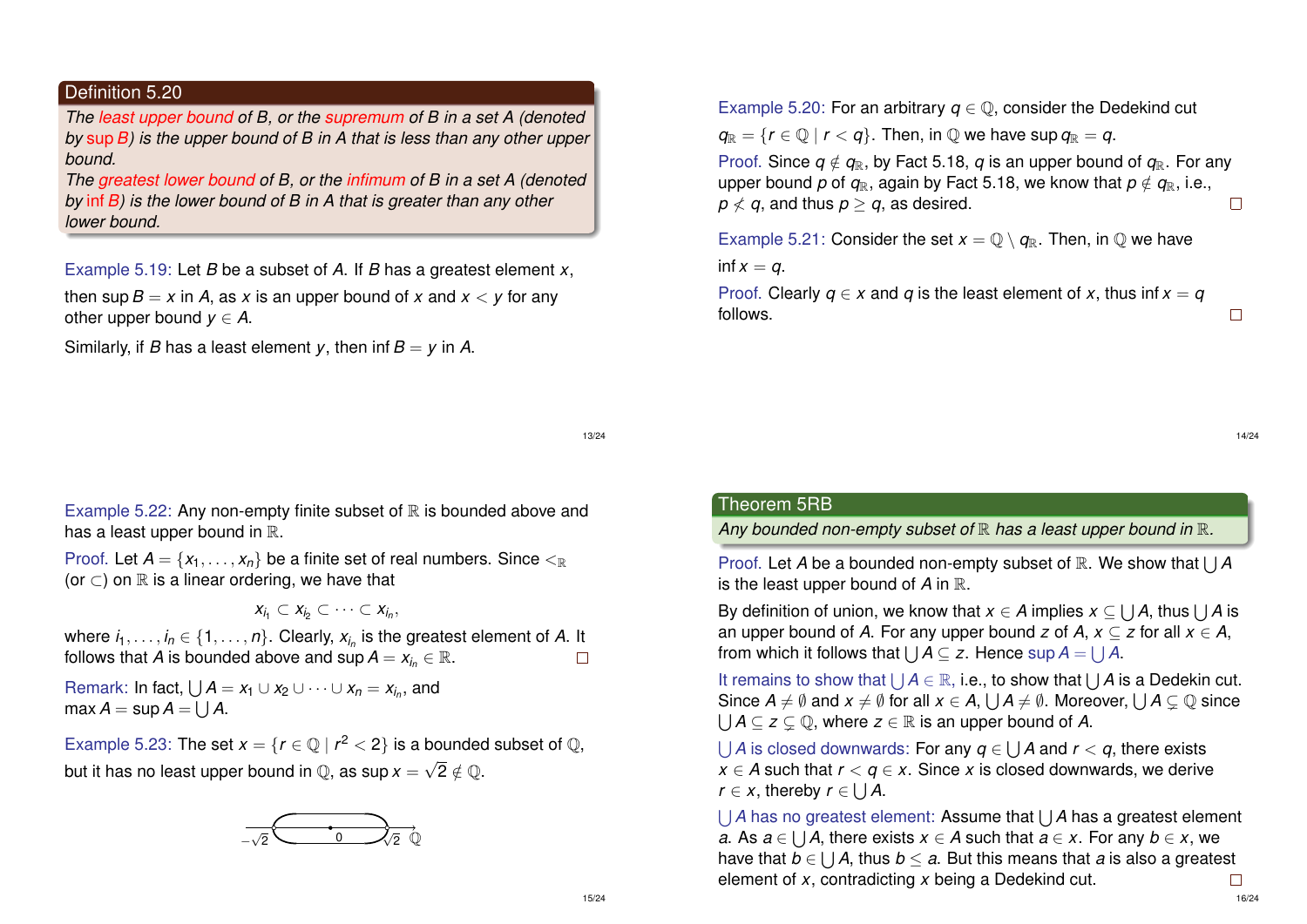#### Definition 5.21 (Addition)

*Define a binary operation*  $+_{\mathbb{R}}$  *on*  $\mathbb{R}$  *as: for any x, y*  $\in$   $\mathbb{R}$ *,* 

 $X + \mathbb{R}$   $V = \{ q + r \mid q \in X \land r \in V \}$ 

Example 5.24:  $1_{\mathbb{R}} +_{\mathbb{R}} 2_{\mathbb{R}} = 3_{\mathbb{R}}$ .

Proof. Recall that

 $1_{\mathbb{R}} = \{r \in \mathbb{Q} \mid r < 1\}$  and  $2_{\mathbb{R}} = \{r \in \mathbb{Q} \mid r < 2\}.$ 

By definition,

$$
1_{\mathbb{R}} +_{\mathbb{R}} 2_{\mathbb{R}} = \{q + r \mid q \in 1_{\mathbb{R}} \land r \in 2_{\mathbb{R}}\}
$$
  
= 
$$
\{q + r \mid q < 1 \land r < 2 \land q, r \in \mathbb{Q}\}
$$
  
= 
$$
\{q + r \mid q + r < 3 \land q, r \in \mathbb{Q}\}
$$
  
= 
$$
\{s \in \mathbb{Q} \mid s < 3\}
$$
  
= 
$$
3_{\mathbb{R}}.
$$

 $\Box$ 17/24

# Theorem 5RD

*Let*  $x, y, z \in \mathbb{R}$ *.* Commutative Law  $x +_R y = y +_R x$ Associative Law  $(x + R y) + R z = x + R (y + R z)$ 

Proof. We have that

$$
x +_{\mathbb{R}} y = \{r + s \mid r \in x \land s \in y\}
$$
  
=  $\{s + r \mid r \in x \land s \in y\}$  ( $\therefore$  + on  $\mathbb{Q}$  is commutative)  
=  $y +_{\mathbb{R}} x$ ,

and

$$
(x+_{\mathbb{R}} y)+_{\mathbb{R}} z=\{p+t \mid p \in x+y \land t \in z\}
$$
  
=\{(r+s)+t \mid r \in x \land s \in y \land t \in z\}  
=\{r+(s+t) \mid r \in x \land s \in y \land t \in z\}  
(\because + on \mathbb{Q} \text{ is associative})  
=\{r+q \mid r \in x \land q \in y+z\}  
=x+\_{\mathbb{R}} (y+\_{\mathbb{R}} z).

### Lemma 5RC

*For any x, y*  $\in \mathbb{R}$ *, we have that x* +<sub>R</sub> *y*  $\in \mathbb{R}$ *.* 

Proof. Since both *x* and *y* are non-empty subsets of  $\oslash$  with no greatest element,  $x + R$  *y* is also a non-empty subset of  $\mathbb{O}$  with no greatest element.

To show that  $x +_{\mathbb{R}} y \neq \mathbb{Q}$ , pick some  $q' \in \mathbb{Q} \setminus x$  and  $r' \in \mathbb{Q} \setminus y$ . Then

$$
q \in x \text{ and } r \in y \Longrightarrow q < q' \text{ and } r < r' \qquad \text{(by Fact 5.18)}
$$
\n
$$
\Longrightarrow q + r < q' + r'.
$$

It follows that every member  $q + r$  of  $x +_{\mathbb{R}} y$  is strictly less than  $q' + r'$ . Hence  $q' + r' \notin x + R$  *y*.

To show that  $x +_{\mathbb{R}} y$  is closed downwards, consider any  $p, q, r \in \mathbb{Q}$  such that *q* ∈ *x*, *r* ∈ *y* and  $p < q + r \in x + R$  *y*. (\*)

We want to show that  $q + (p - q) = p \in x + R$  *y*. It follows from (\*) that *p* − *q* < *r* ∈ *y*, which by downwards closure of *y* implies that *p* − *q* ∈ *y*. Hence  $p = q + (p - q) \in x + R$  *y*.  $\Box$ 

18/24

## Theorem 5RE

 $x +_{\mathbb{R}} 0_{\mathbb{R}} = x$  for any  $x \in \mathbb{R}$ .

Proof. Putting  $y = \{r + s \mid r \in x \land s < 0\} = x +_{\mathbb{R}} 0_{\mathbb{R}}$ , it suffices to show that  $y = x$ .

For any  $r + s \in y$  with  $r \in x$  and  $s < 0$ , since  $r + s < r$ , we obtain *r* + *s* ∈ *x* by downwards closure. Hence  $y \subseteq x$ .

Conversely, for any  $p \in x$ , since x does not have a greatest element, there exists *r* with  $p < r \in x$ . It follows that

$$
p = r + (p - r) \in y.
$$
as  $p - r < 0$ . Hence  $x \subseteq y$ .

 $\Box$ <sub>19/24</sub>